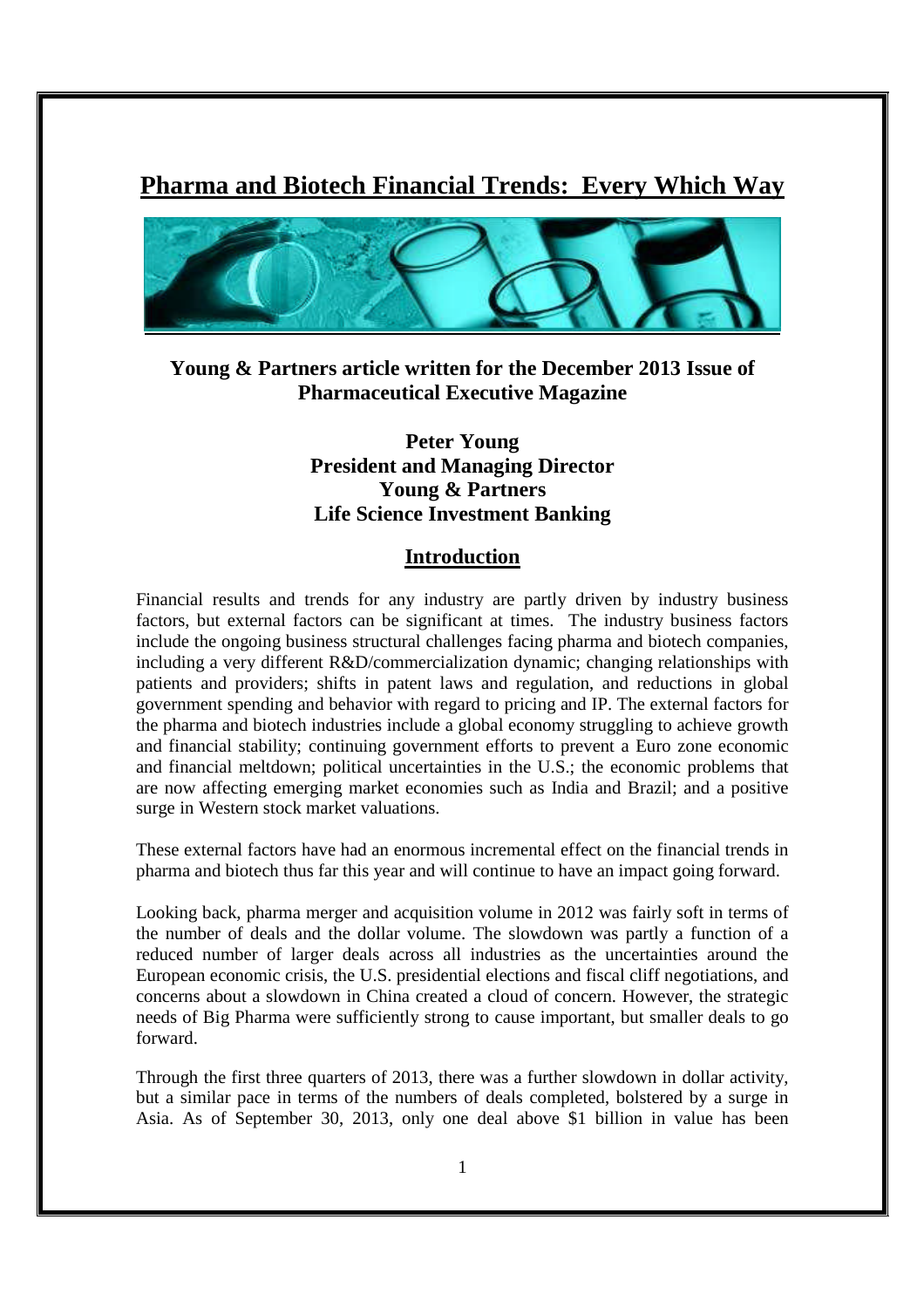completed which was the acquisition of Bausch & Lomb by Valeant and three large deals above \$1 billion had been announced, but not closed. This slower pace has been driven by a number of factors. As was the case in 2012, Pharma companies have been tentative with regard to larger acquisitions given the host of uncertainties they are facing. In addition, the valuations of public pharma companies have gone up considerably, making public company acquisitions more expensive.

Pharma share prices performed well in almost every sector. The Young & Partners ("Y&P") Generic index and the Y&P Ethical Pharma indices in the US and Europe all did well, buoyed by a very strong overall stock market. This has resulted in very strong P/E multiple increases from what were previously anemic levels that were languishing far below their very high levels in the 1990s and earlier.

Debt issuance by the Pharma industry fell significantly during the first three quarters of 2013 with the drop in M&A activity. Much of the debt issuance in pharma for a number of years has been tied heavily to larger M&A transactions. Equity issuance was also relatively modest, including IPO activity.

On the biotech side, M&A volume has historically been very weak and was at low levels from 2007 to 2011. Acquirers were selective and alternatives to M&A, such as partnering and licensing, played a prominent role. That changed in 2012 as biotech M&A picked up to 2006 levels and higher with the \$10.3 billion Pharmasset deal and four other \$1 billion plus transactions completed. This proved not to be sustainable. In the first three quarters of 2013, the number of deals has been healthy, but the dollar volume was very weak. A combination of high stock market valuations and the bidding up of prices for late stage biotech companies has dampened the pharma company pursuit of certain biotech companies.

In the stock market, the equity markets have fallen in love with the biotech industry again. With relatively low market float, modest to moderate movements of capital into the biotech sector have caused very significant increases in the price of shares as investors have searched for places to invest in growth areas.

In terms of biotech financing, debt issuance has been at a virtual standstill as the debt markets have shunned the biotech sector. However, the situation has been quite the opposite in terms of equity offerings. The strong IPO market generally, coupled with the new love affair that the markets have with biotech resulted in a high level of equity issuance, including IPOs.

These are the highlights from the "Pharma and Biotech Strategic, M&A, and Financial Trends Report" recently completed by Young & Partners that covers the first three quarters of 2013 and the outlook for the future. The report looks at both the biotech and pharma industries and tracks:

- The strategic and business environment for both industries
- Stock prices and P/E ratios within proprietary index groups of pharmaceutical and biotech companies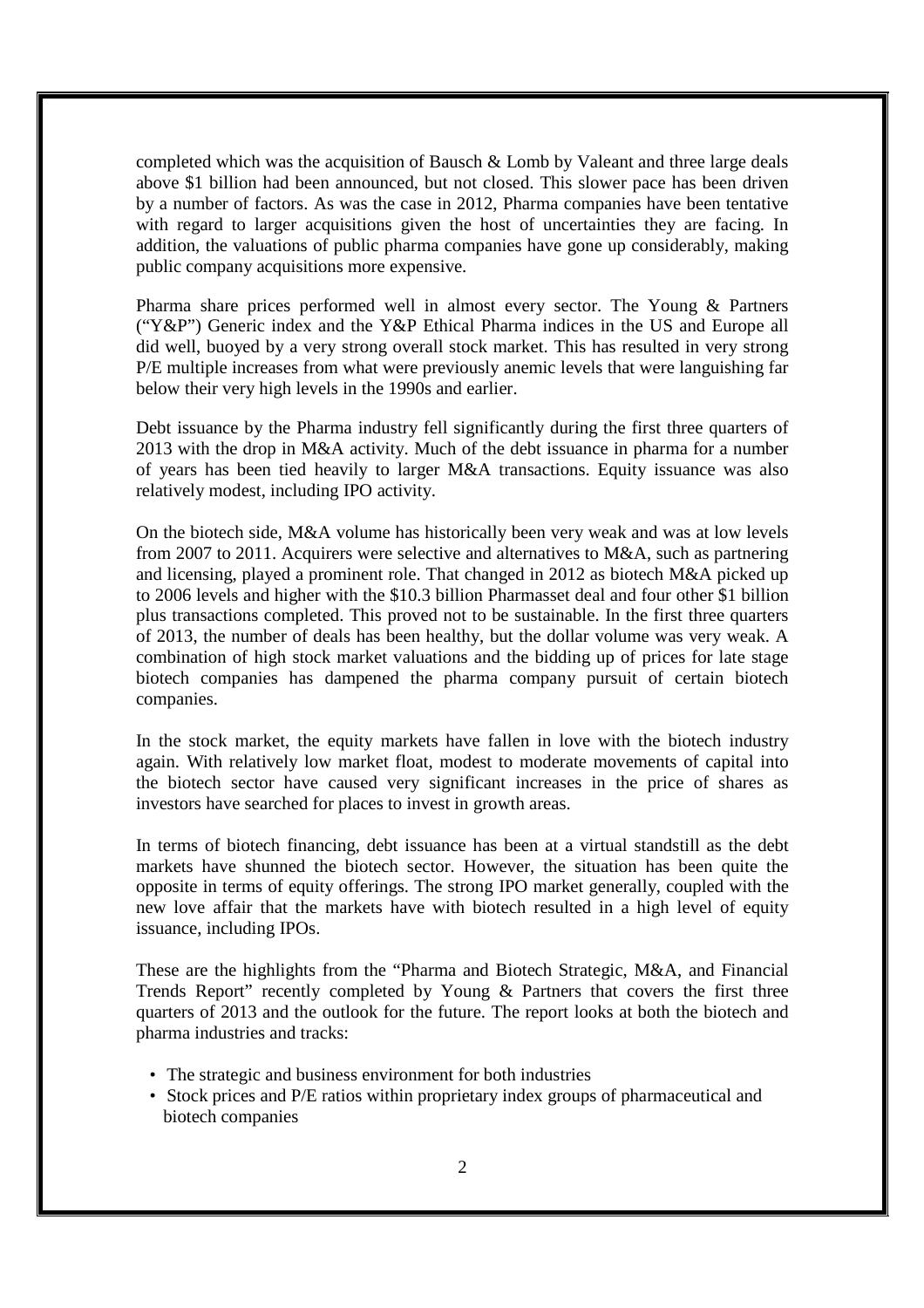- Completed M&A deals of \$25 million and up
- Issuance of non-bank debt and equity

## **Pharma Stock Market – Strong Price Performance**

In the first three quarters of 2013, the S&P 500 did well, increasing by 15%, while the FTSE Euro Top 100 increased by 7%. The pharma industry also did well. During that same time period, the Y&P U.S. Pharma index increased by 18.9%, the Y&P European Pharma index by 12.4%, and the Y&P Generic index by 30.1%.

Valuations have also increased significantly, with the most dramatic increases occurring in the ethical pharma sector. The Y&P U.S. Pharma index P/E ratio increased from 18.6x at the end of 2012 to 23.5x at the end of the third quarter of 2013. The Y&P European Pharma index increased similarly from 15.1x to 21.4 x over that same time period.

The Y&P Generic index increase was less impressive, increasing by a small amount from 22.9x to 23.6x over the same time period, but this was partly driven by earnings increases.

These multiples have improved, but they are still dramatically down from where they were just a number of years ago when the pharma industry was viewed very differently. The pharma industry was once viewed as a very stable, profitable, high growth industry. The industry is now viewed as far less stable with industry uncertainties everywhere and stable, profitable growth a distant memory.

The significant turnaround this year has been welcomed by investors and the industry. We will see even more positive changes when the industry regains its footing and if and when the market has confidence in the industry's structural stability.

# **Modest Pharma Deal Activity – Still No Mega Deals**

In the first three quarters of 2013, 29 deals were completed worth \$11.6 billion versus 38 deals completed worth \$30.9 billion during all of 2012.

This represents a significant slowdown in dollar activity, but a similar pace in terms of the numbers of deals completed, bolstered by a surge in Asia. The one deal above \$1 billion in value was the acquisition of Bausch & Lomb by Valeant for \$4.6 billion. The next largest deal was only \$879 million, the acquisition of Guangzhou Baiyunshan Pharma by Guangzhou Pharma.

In comparison, there were five deals valued at over \$1 billion (equity value) in 2012, primarily strategic deals: Couckinvest NV's acquisition of Omega Pharma NV for \$1 billion, Sandoz's acquisition of Fougera for \$1.5 billion, TPG Capital's acquisition of Par Pharmaceutical for \$1.9 billion, GlaxoSmithKline's acquisition of Human Genome Sciences for \$2.8 billion and Bristol Myers Squibb's acquisition of Amylin Pharmaceutical for \$5.1 billion.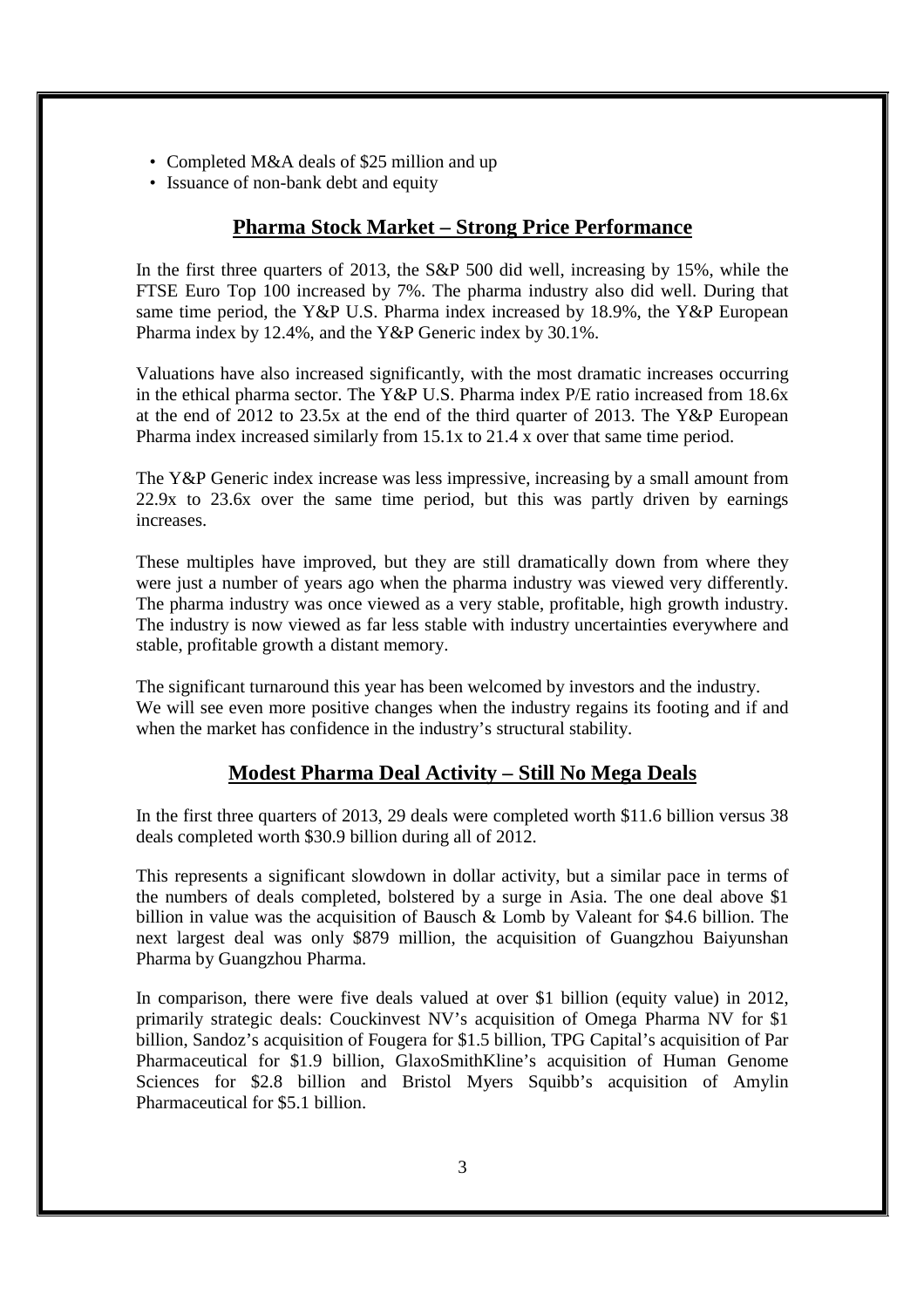However, there are signs that the pace is picking up. As of September 30, 2013, the value of the deals announced but not closed was \$29.9 billion (17 deals), the largest of which is Amgen's acquisition of Onyx.

**Global Pharma M&A in Dollars**



## **Pharma Debt and Equity Financing – Limited, But Readily Available**

Pharma companies have generally been perceived as strong cash flow generators, so investors have, thus far, felt comfortable lending to the industry in their pursuit of yield. Borrowing levels have been more a function of the issuers' needs.

In the first three quarters of 2013, non-bank debt issuance was \$25.4 billion compared to \$50.9 billion for all of 2012, a significant decrease in activity. This is directly related to a slowdown in M&A activity and the related financing that would have been required.

Equity issuance in the first three quarters of 2013 showed a meaningful increase on a very small base, with \$4.6 billion of equity issued compared to just \$3.5 billion for all of last year. There were 3 IPOs in the first three quarters of 2013.

Although the equity issuance activity has been modest, it has not been due to a weak overall IPO market since the IPO market for life sciences has been strong this year. Instead, it is because Pharma's need for public equity capital has generally been limited.

## **Biotech Stock Market – Strong Performance**

Against a strong general market performance backdrop, the Y&P Large Cap Biotech, Y&P Mid Cap Biotech, and Y&P Small Cap Biotech Indices did exceptionally well in the first three quarters of this year, increasing by 58%, 68% and 161%, respectively. This is a continuation of their strong performance last year.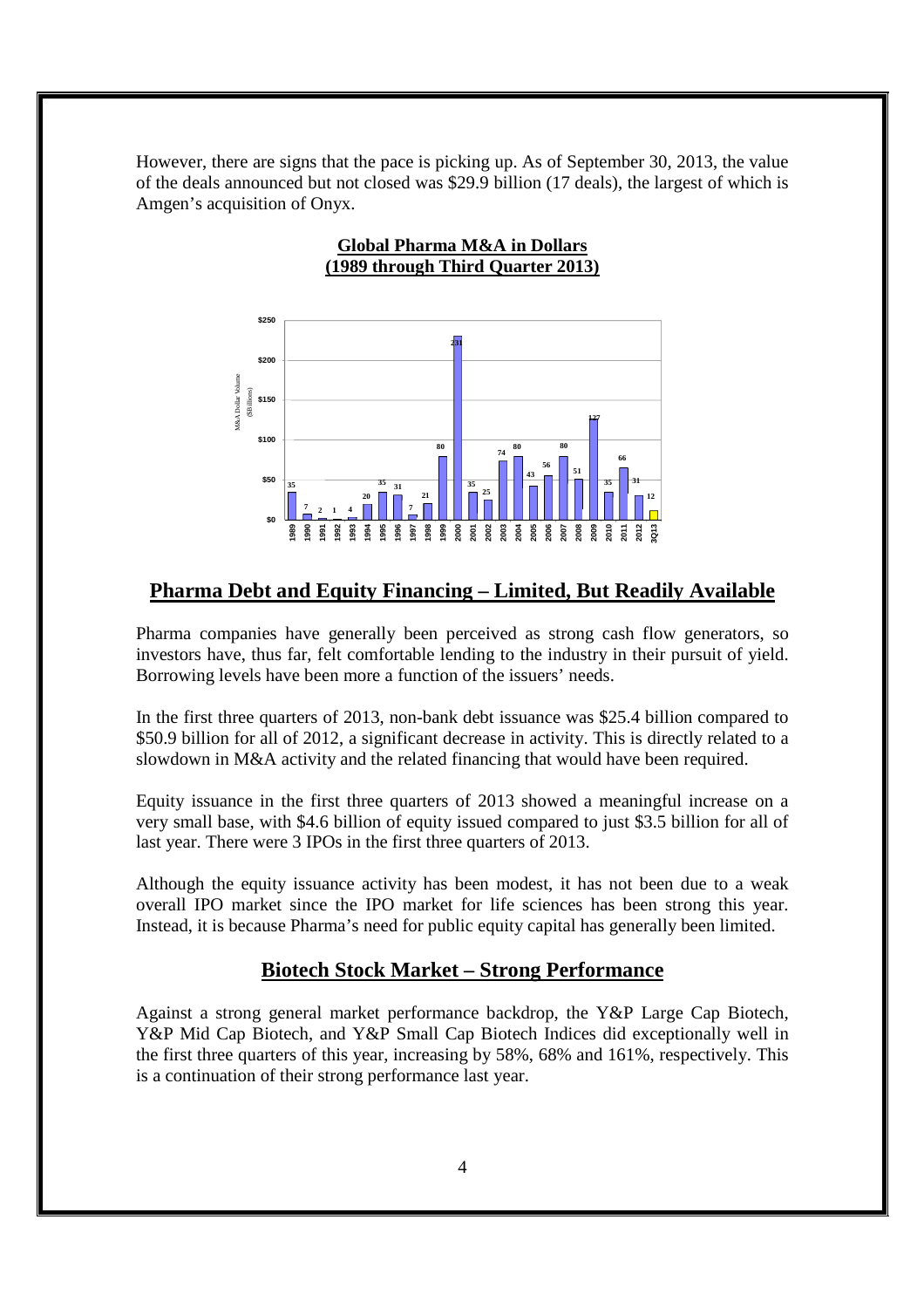The equity markets have fallen in love with the biotech industry again. With relatively low market float, modest to moderate movements of capital into the biotech sector have caused very significant increases in the price of shares as investors have searched for places to invest in growth areas.

For some time the market sentiment towards the biotech industry was decidedly mixed, except for established biotech companies and companies with positive late stage data. But the sentiment changed last year and continues this year.

#### **Biotech Mergers and Acquisitions – Consistently Modest**

Given the perception that Big Pharma needs to fill its product pipeline, Biotech M&A activity has been chronically modest for the last couple of years, with just a few exceptions.

In the first three quarters of 2013 there were 21 biotech M&A deals completed worth \$6 billion. This compares to 19 deals worth \$19.7 billion for all of 2012. Dollar volume has fallen, but the number of deals has increased. The dollar volume decrease was largely due to Gilead's acquisition of Pharmasset in 2012 for \$10.4 billion. But it was not the only large deal last year. Dainippon Sumitomo acquired Boston Biomedical for \$2.6 billion and BMS acquired Inhibitex for \$2.1 billion.

The reduced number of large deals is partly due to the very high stock market valuations and the bidding up of prices for late stage biotech companies which has dampened the pharma company pursuit of certain biotech companies. Also, biotech companies have had an attractive IPO alternative to a sale available for much of 2013.

Although pharma and biotech executives believe that there should be a great deal of M&A activity, pharma companies are accomplishing many of their strategic goals using other alternatives to M&A such as licensing, partnering, etc.

Interestingly, earn-outs have become a major portion of transactions this year with 13 of the 21 deals completed. Although earn-outs or "structured acquisitions" involving contingent payments have been common in biotechnology M&A deals, they peaked in 2011 and fell to 32% of biotech deals completed. This has changed dramatically thus far in 2013, surging to 62%. The primary reason has been an increased need to bridge the value gap between buyer and seller.

Interestingly, as of September 30, 2013, the value of deals announced but not closed was only \$500 million (1 deal). This suggests continued weakness looking forward in biotech M&A volume.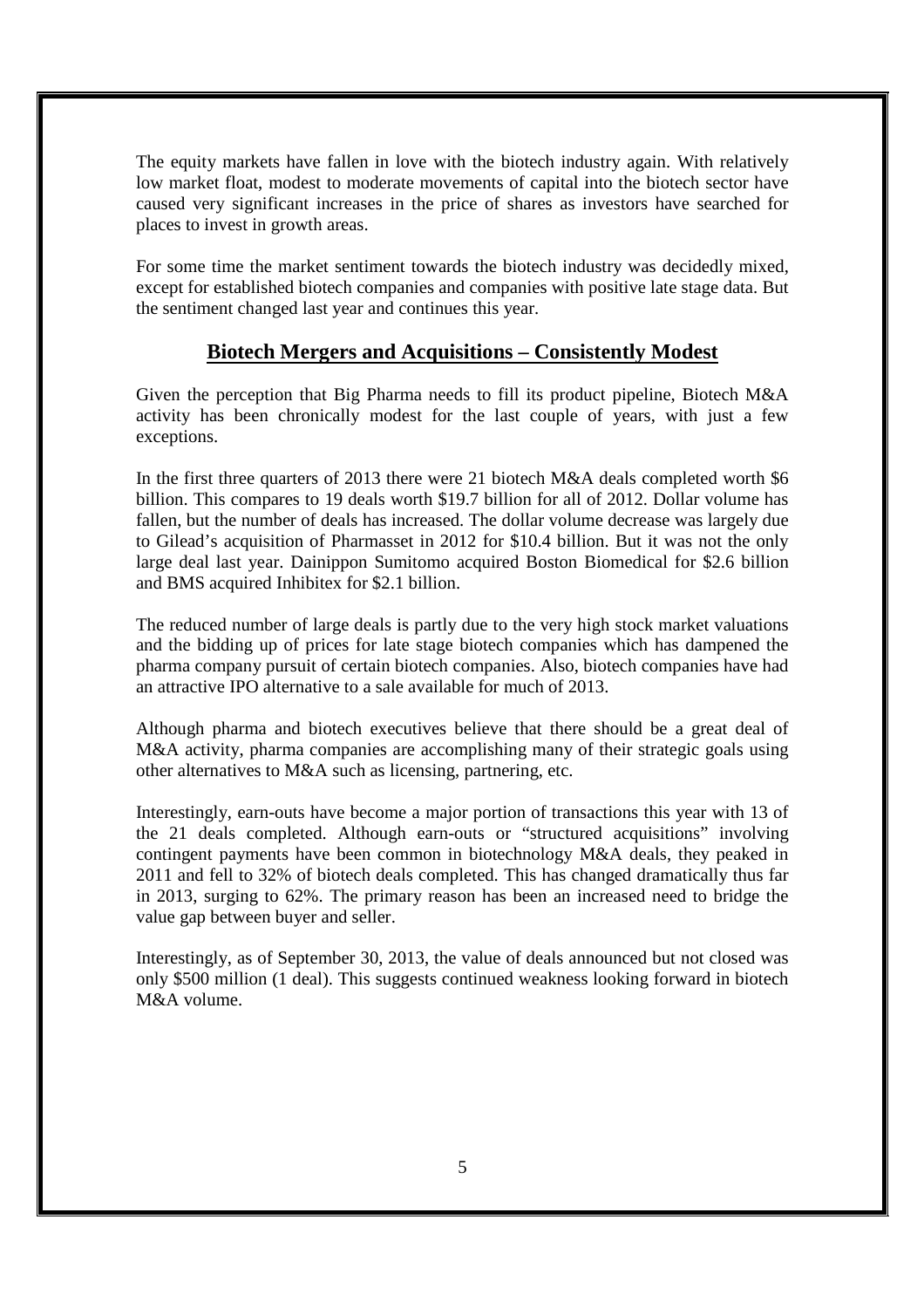

#### **Global Biotech M&A in Dollars (1989 through Third Quarter 2013)**

#### **Biotech Debt and Equity Financing – Modest Improvement**

Debt financing has been close to a standstill. Only \$492 million of non-bank debt was issued in the first three quarters of 2013 compared to \$794 million for all of 2012. This is a continuation of an almost non-existent debt financing market for a number of years.

Equity issuance volume in the first three quarters of 2013 was much stronger, with 78 offerings worth \$5.9 billion compared to 85 offerings worth \$5.6 billion for all of 2012. This puts the industry ahead of last year's pace in terms of both number of deals and dollar volume.

The IPO market has become exceptionally strong recently with a surging stock market and very positive biotech stock price performance. First three quarters 2013 issuance includes 29 IPOs totaling \$2 billion. This is a huge increase over the 13 IPOs in 2012 and the 6 in 2011.

Although there have always been long periods between the periodic biotech IPO frenzy that happens from time to time, this time around the inactive period was particularly long. The real question will be how long this peak period lasts. At least in the past, the peak periods have been relatively short.

## **What will the future bring? – Pharma**

The business outlook for pharma companies is mixed, as pharma companies struggle to realign themselves to a new business model that will work. The solution will be different for each company.

Although the pharmaceutical industry has been less affected by global economic conditions compared to most industries, going forward the impact will be more prominent as governments attempt to control healthcare costs as part of their deficit reduction efforts. The revenue challenges will be tied more to the difficulties in getting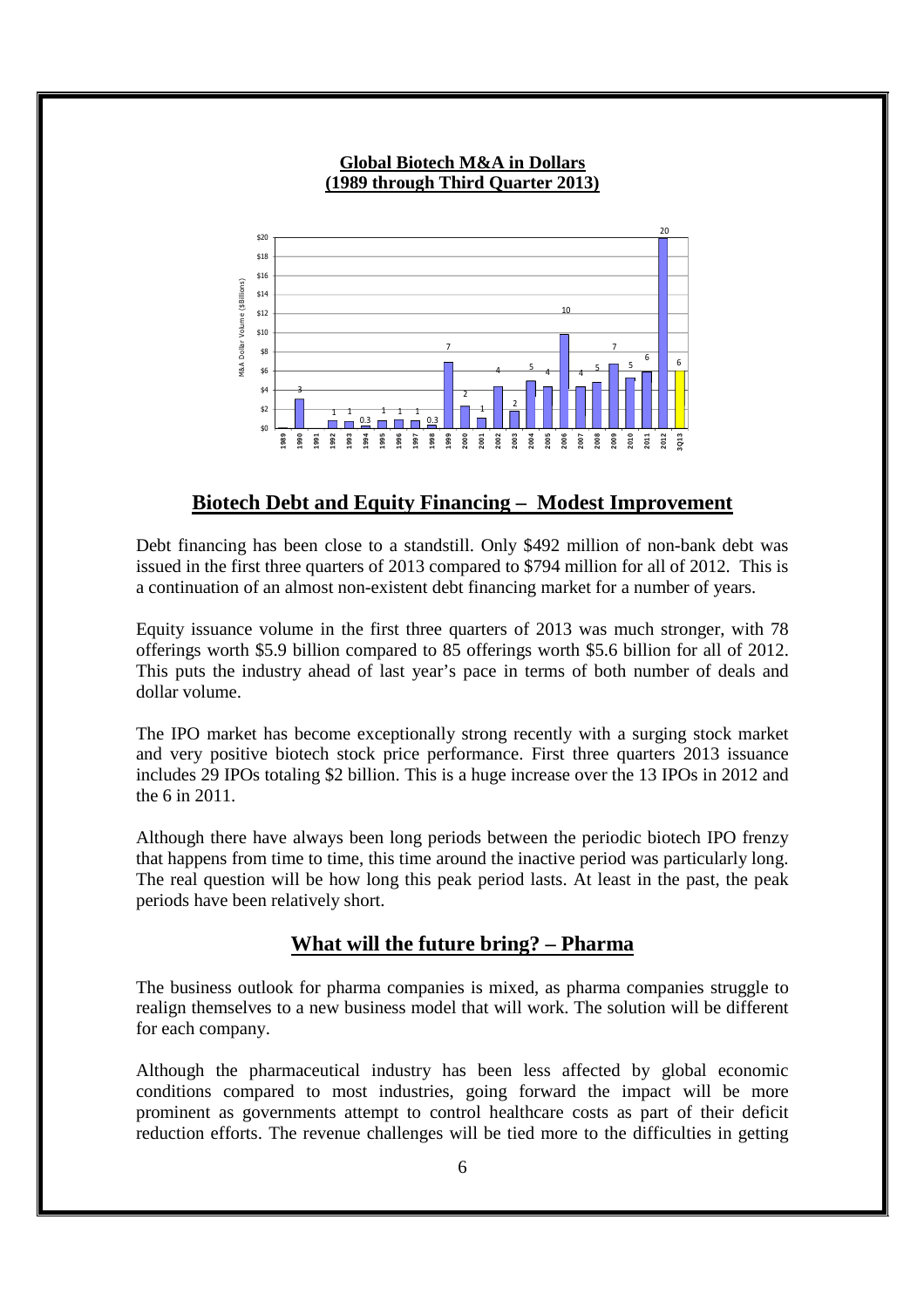drugs approved, reimbursement challenges, patent expirations, weak product pipelines, and failing business models rather than global economic trends.

The stock market has partially forgiven the ethical pharma industry in an overall rising equity market. But any real turnaround in valuations will require structural changes investors have confidence are effective. Generic pharma companies, however, are being treated well by investors, but with caution as the revenue cliffs that once were just the terrain of the ethical pharmaceutical companies are now migrating to the generic companies.

Pharma M&A will continue to be active, but modest in terms of the size of deals and very strategically focused. Although there have been a few announced large deals recently, such as Perrigo/Elan, Amgen/Onyx and Actavis/Warner Chilcott, these are not mega deals. We do not see many mega deals happening in the next couple of years. We do expect companies to continue to divest non-core assets and established product lines.

The major debt refinancings were completed quite a while ago and new debt issuance will depend on the number and size of M&A transactions that will have to be financed. Non-investment grade debt will be issued more sporadically.

Equity issuance will continue to be modest primarily because pharma companies generally do not need equity. So even though the IPO and general equity issuance markets have revived, pharma issuance of public equity will remain limited.

#### **What will the future bring? - Biotech**

Biotech companies are continuing to demonstrate their ability as a group to be effective at developing new drugs and methods, but the challenges that face drug development generally will challenge biotech companies as well.

Historically, the biotech industry's relationship with the debt and equity markets has been volatile. The good news is that the current love affair that the equity markets have with biotech companies shows no sign of slowing down on both the stock market and the equity issuance fronts.

The primary biotech M&A theme will continue to be pharma and big biotech acquisitions of biotech companies for pipeline enhancement. Historic M&A volume has been modest as, pharma and big biotech continued to use non-M&A methods to achieve their pipeline goals, much to the detriment of biotech companies seeking an exit. M&A volume will likely continue to be modest, particularly with the existence of numerous external uncertainties that will tend to dampen biotech M&A for a period of time. The heavy activity will be in the form of partnering, licensing and shedding of non-core assets.